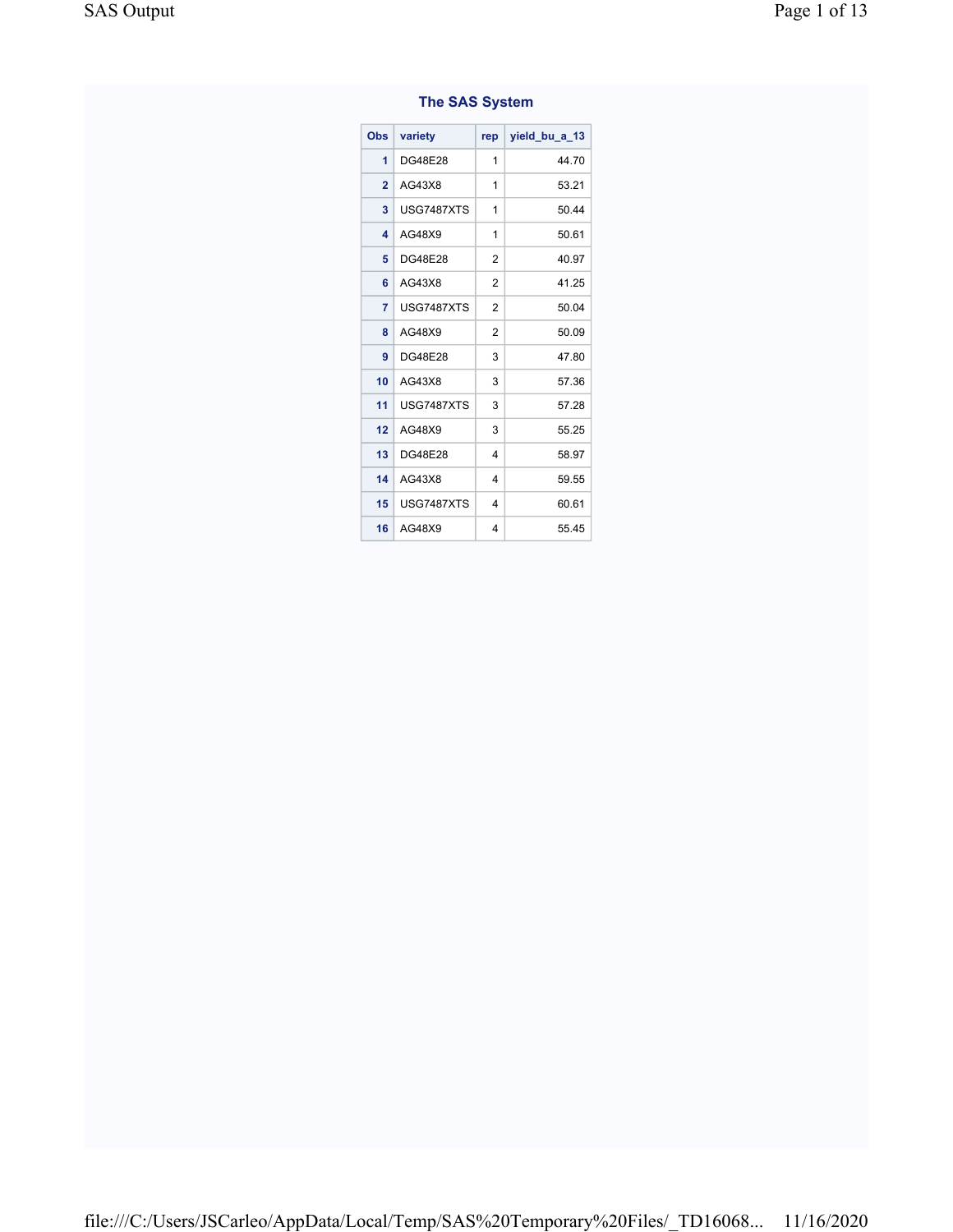### The GLM Procedure

| <b>Class Level Information</b> |                                          |                                  |  |  |  |
|--------------------------------|------------------------------------------|----------------------------------|--|--|--|
| Class                          | <b>Levels</b>                            | <b>Values</b>                    |  |  |  |
| rep                            | 4                                        | 1234                             |  |  |  |
| variety                        | 4                                        | AG43X8 AG48X9 DG48E28 USG7487XTS |  |  |  |
|                                |                                          |                                  |  |  |  |
|                                | <b>Number of Observations Read</b><br>16 |                                  |  |  |  |
|                                | Number of Observations Used              |                                  |  |  |  |
|                                |                                          |                                  |  |  |  |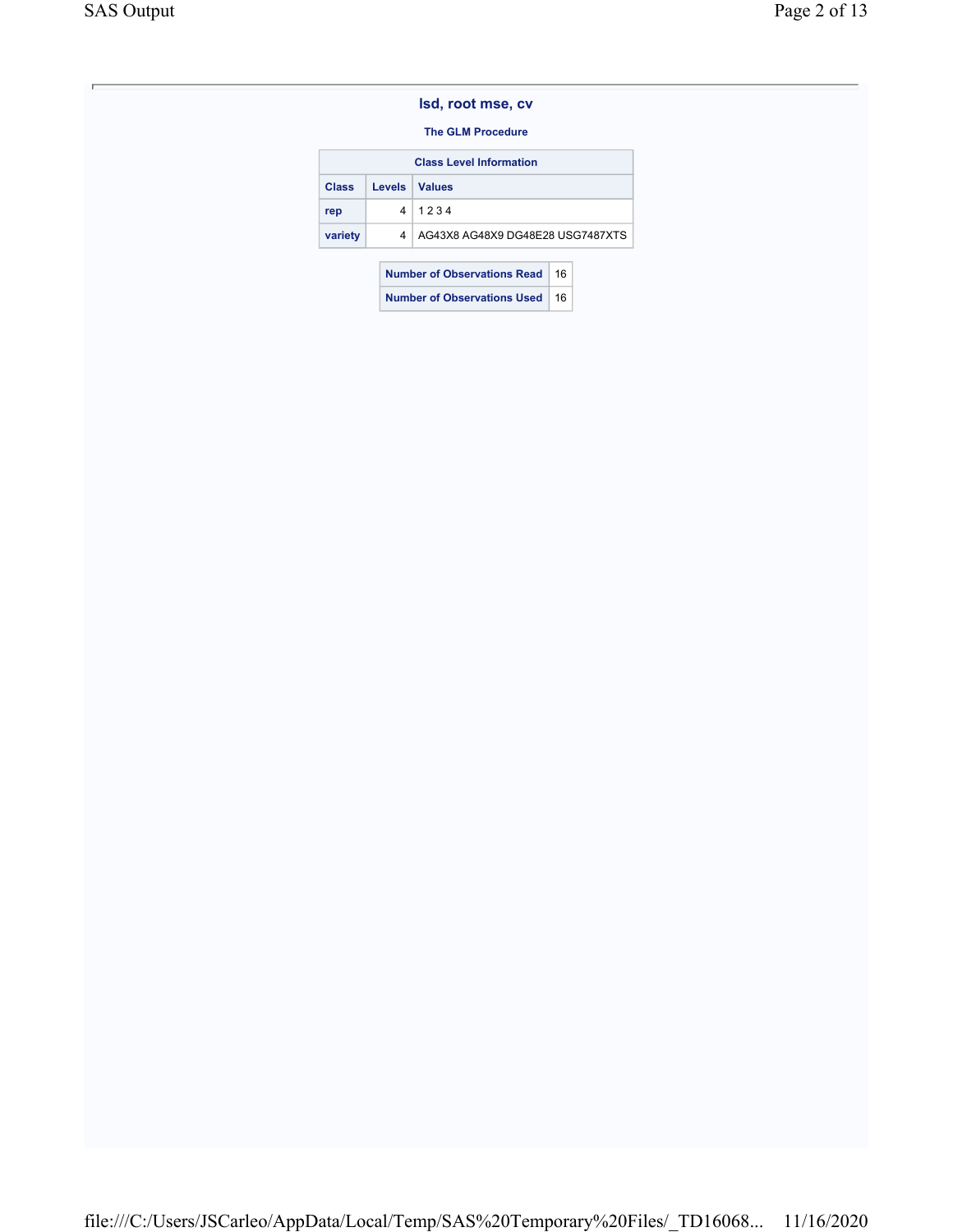#### The GLM Procedure

Dependent Variable: yield\_bu\_a\_13

| <b>Source</b>          | DF. | <b>Sum of Squares</b> | Mean Square   F Value |      | Pr > F |
|------------------------|-----|-----------------------|-----------------------|------|--------|
| <b>Model</b>           | 3   | 92.9858250            | 30.9952750            | 0.76 | 0.5360 |
| Error                  | 12  | 487.1195500           | 40.5932958            |      |        |
| <b>Corrected Total</b> | 15  | 580.1053750           |                       |      |        |

|                                                        | <b>R-Square</b> |    | <b>Coeff Var</b>   |          | <b>Root MSE</b>    | yield bu a 13 Mean |                |        |  |
|--------------------------------------------------------|-----------------|----|--------------------|----------|--------------------|--------------------|----------------|--------|--|
|                                                        | 0.160291        |    | 12.22925           | 6.371287 |                    |                    | 52.09875       |        |  |
| DF.<br><b>Source</b><br>Type ISS<br><b>Mean Square</b> |                 |    | <b>F</b> Value     | Pr > F   |                    |                    |                |        |  |
|                                                        | variety         | 3  | 92.98582500        |          | 30.99527500        |                    | 0.76           | 0.5360 |  |
|                                                        | <b>Source</b>   | DF | <b>Type III SS</b> |          | <b>Mean Square</b> |                    | <b>F</b> Value | Pr > F |  |
|                                                        | variety         | 3  | 92.98582500        |          | 30.99527500        |                    | 0.76           | 0.5360 |  |

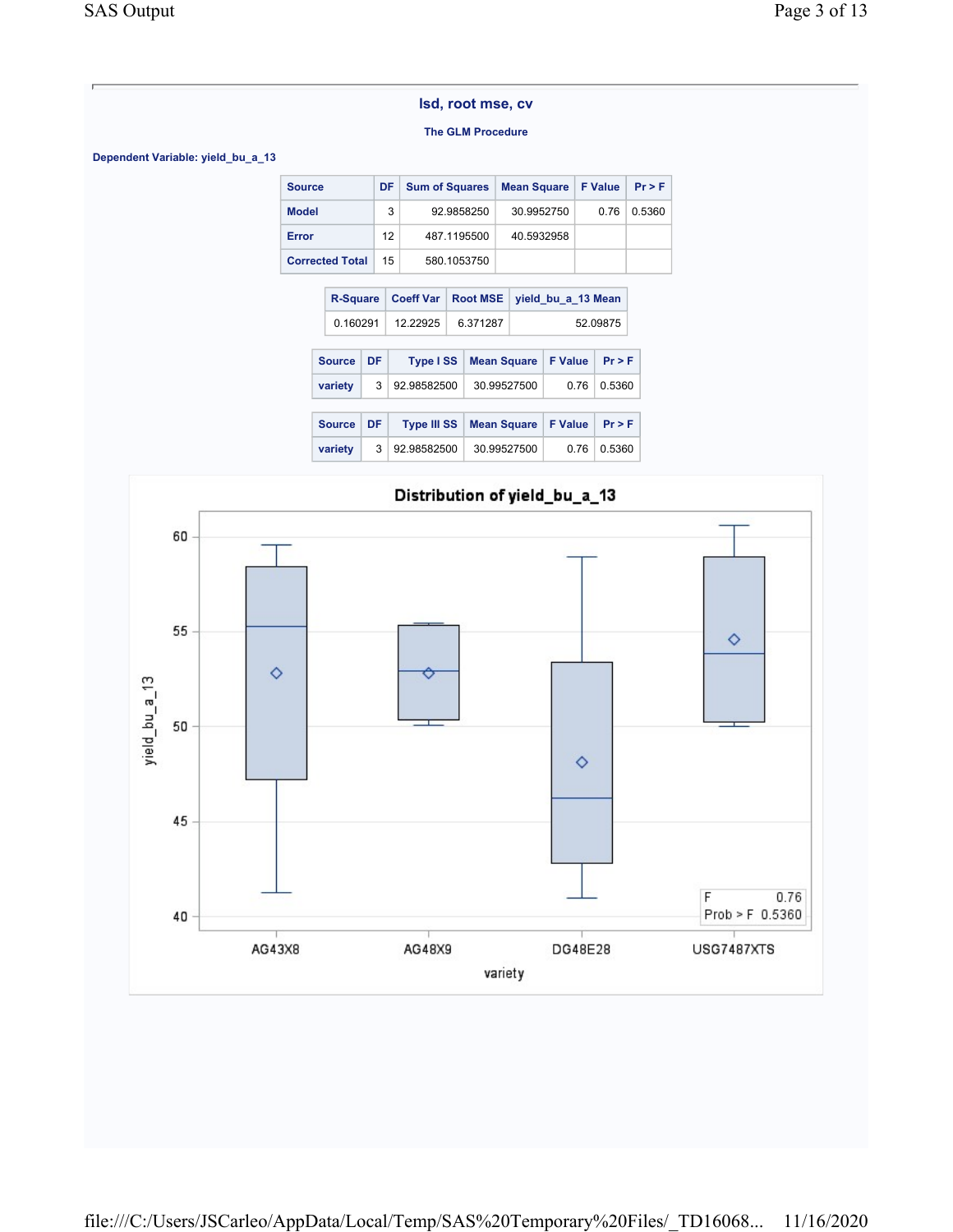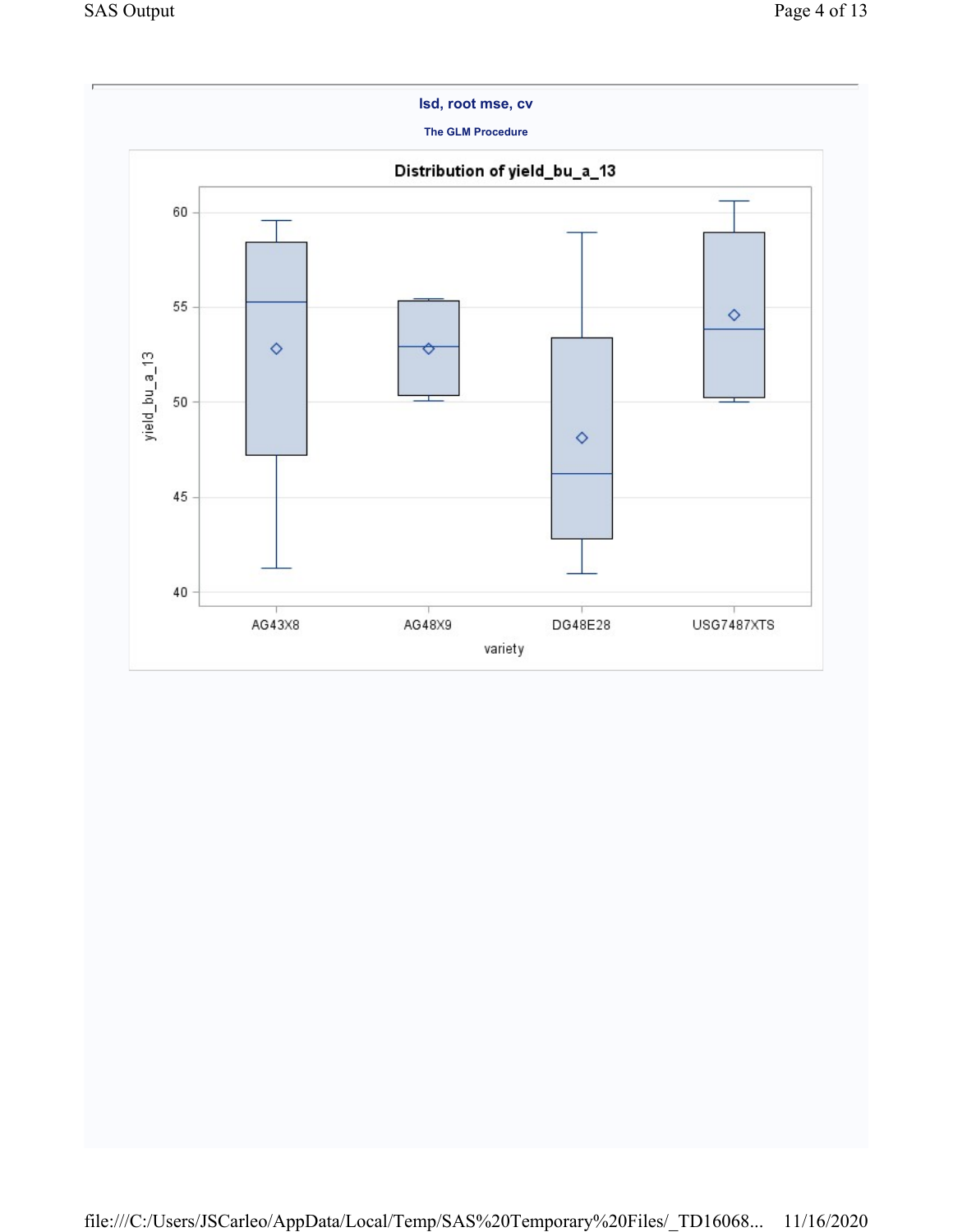### The GLM Procedure

### t Tests (LSD) for yield\_bu\_a\_13

Note: This test controls the Type I comparisonwise error rate, not the experimentwise error rate.

| Alpha                               | 0 1     |
|-------------------------------------|---------|
| <b>Error Degrees of Freedom</b>     | 12      |
| <b>Error Mean Square</b>            | 40 5933 |
| <b>Critical Value of t</b>          | 178229  |
| <b>Least Significant Difference</b> | 8 0295  |

| Means with the same letter are not<br>significantly different. |        |   |            |  |  |  |
|----------------------------------------------------------------|--------|---|------------|--|--|--|
| t Grouping                                                     | Mean   | N | variety    |  |  |  |
| A                                                              | 54.593 | 4 | USG7487XTS |  |  |  |
| A                                                              |        |   |            |  |  |  |
| A                                                              | 52.850 | 4 | AG48X9     |  |  |  |
| А                                                              |        |   |            |  |  |  |
| A                                                              | 52.843 | 4 | AG43X8     |  |  |  |
| А                                                              |        |   |            |  |  |  |
| А                                                              | 48 110 | 4 | DG48E28    |  |  |  |

file:///C:/Users/JSCarleo/AppData/Local/Temp/SAS%20Temporary%20Files/\_TD16068... 11/16/2020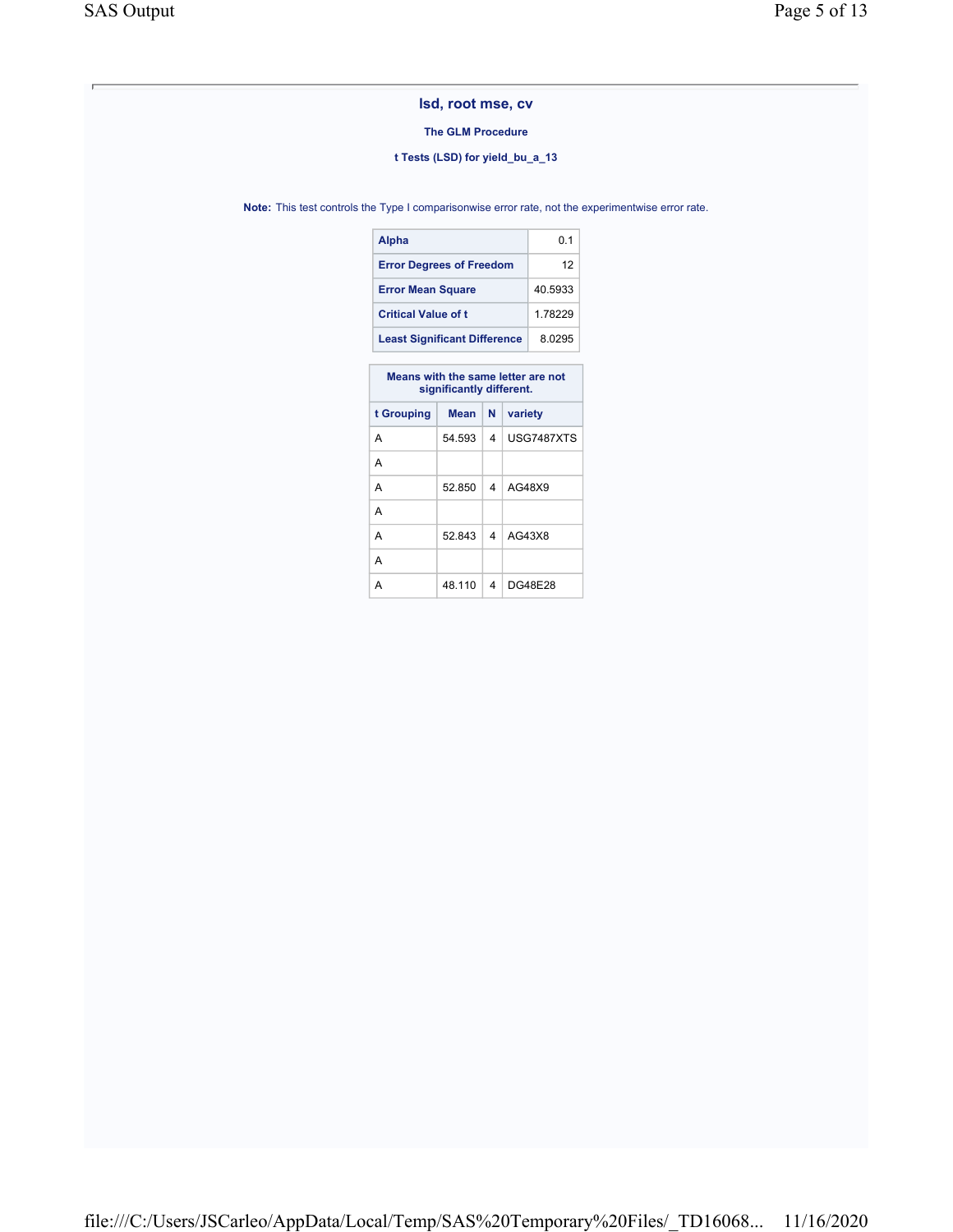#### The Mixed Procedure

| <b>Model Information</b>         |                     |  |  |  |
|----------------------------------|---------------------|--|--|--|
| Data Set                         | WORK.AVT 2020       |  |  |  |
| <b>Dependent Variable</b>        | yield bu a 13       |  |  |  |
| <b>Covariance Structure</b>      | Variance Components |  |  |  |
| <b>Estimation Method</b>         | RFMI                |  |  |  |
| <b>Residual Variance Method</b>  | Profile             |  |  |  |
| <b>Fixed Effects SE Method</b>   | Kenward-Roger       |  |  |  |
| <b>Degrees of Freedom Method</b> | Kenward-Roger       |  |  |  |

|         | <b>Class Level Information</b> |                                  |  |
|---------|--------------------------------|----------------------------------|--|
| Class   | Levels   Values                |                                  |  |
| rep     |                                | 41234                            |  |
| variety |                                | AG43X8 AG48X9 DG48E28 USG7487XTS |  |

| <b>Dimensions</b>            |    |  |  |
|------------------------------|----|--|--|
| <b>Covariance Parameters</b> | 2  |  |  |
| Columns in X                 | 5  |  |  |
| Columns in Z                 |    |  |  |
| <b>Subjects</b>              |    |  |  |
| <b>Max Obs per Subject</b>   | 16 |  |  |
|                              |    |  |  |

| <b>Number of Observations</b>          |    |  |
|----------------------------------------|----|--|
| <b>Number of Observations Read</b>     | 16 |  |
| <b>Number of Observations Used</b>     | 16 |  |
| <b>Number of Observations Not Used</b> |    |  |

|   | <b>Iteration History</b>                         |                  |
|---|--------------------------------------------------|------------------|
|   | <b>Iteration   Evaluations   -2 Res Log Like</b> | <b>Criterion</b> |
| 0 | 84.04293735                                      |                  |
|   | 76.03566224                                      | 0.00000000       |

### Convergence criteria met.

|                 | <b>Covariance Parameter Estimates</b> |  |  |  |  |
|-----------------|---------------------------------------|--|--|--|--|
| <b>Cov Parm</b> | <b>Estimate</b>                       |  |  |  |  |
| rep             | 29.2304                               |  |  |  |  |
| <b>Residual</b> | 11 3629                               |  |  |  |  |

| <b>Fit Statistics</b>           |      |  |  |  |  |  |  |
|---------------------------------|------|--|--|--|--|--|--|
| -2 Res Log Likelihood           | 76.0 |  |  |  |  |  |  |
| <b>AIC (Smaller is Better)</b>  | 80.0 |  |  |  |  |  |  |
| <b>AICC (Smaller is Better)</b> | 814  |  |  |  |  |  |  |
| <b>BIC (Smaller is Better)</b>  | 78.8 |  |  |  |  |  |  |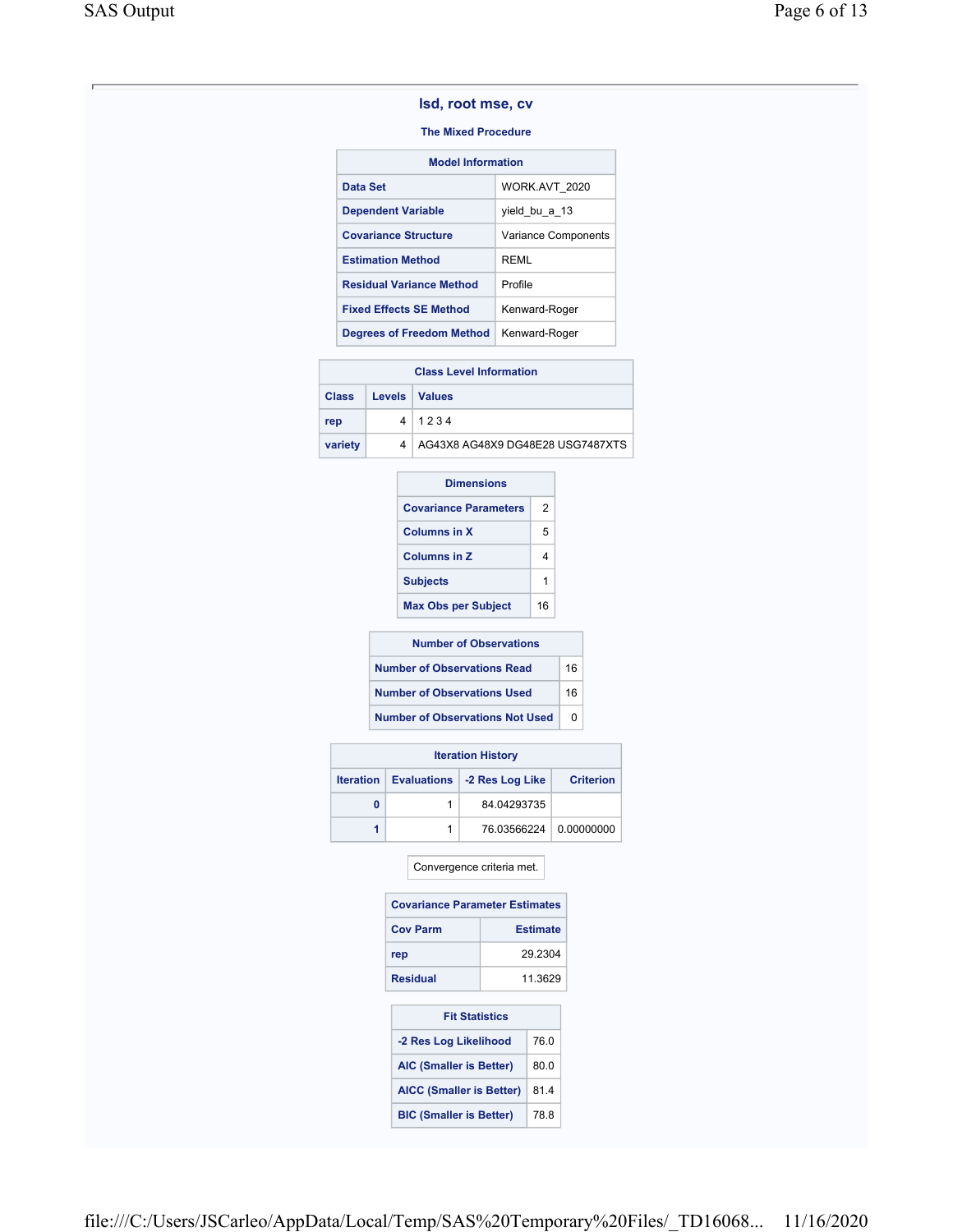| <b>Type 3 Tests of Fixed Effects</b> |   |                                      |  |                   |  |  |  |  |
|--------------------------------------|---|--------------------------------------|--|-------------------|--|--|--|--|
| Effect                               |   | Num DF   Den DF   F Value   $Pr > F$ |  |                   |  |  |  |  |
| variety                              | 3 | 9                                    |  | $2.73 \pm 0.1063$ |  |  |  |  |

| <b>Least Squares Means</b> |            |                 |                       |     |         |         |  |  |  |  |
|----------------------------|------------|-----------------|-----------------------|-----|---------|---------|--|--|--|--|
| <b>Effect</b>              | variety    | <b>Estimate</b> | <b>Standard Error</b> | DF  | t Value | Pr >  t |  |  |  |  |
| variety                    | AG43X8     | 52.8425         | 3.1856                | 4.7 | 16.59   | < 0.001 |  |  |  |  |
| variety                    | AG48X9     | 52.8500         | 3.1856                | 4.7 | 16.59   | < 0.001 |  |  |  |  |
| variety                    | DG48E28    | 48.1100         | 3.1856                | 4.7 | 15.10   | < 0.001 |  |  |  |  |
| variety                    | USG7487XTS | 54.5925         | 3.1856                | 4.7 | 17 14   | < 0.001 |  |  |  |  |

|               | <b>Differences of Least Squares Means</b> |                   |                 |                       |    |         |         |  |  |  |  |
|---------------|-------------------------------------------|-------------------|-----------------|-----------------------|----|---------|---------|--|--|--|--|
| <b>Effect</b> | variety                                   | variety           | <b>Estimate</b> | <b>Standard Error</b> | DF | t Value | Pr >  t |  |  |  |  |
| variety       | AG43X8                                    | AG48X9            | $-0.00750$      | 2.3836                | 9  | $-0.00$ | 0.9976  |  |  |  |  |
| variety       | AG43X8                                    | DG48E28           | 4.7325          | 2.3836                | 9  | 1.99    | 0.0784  |  |  |  |  |
| variety       | AG43X8                                    | USG7487XTS        | $-1.7500$       | 2.3836                | 9  | $-0.73$ | 0.4815  |  |  |  |  |
| variety       | AG48X9                                    | DG48E28           | 4.7400          | 2.3836                | 9  | 1.99    | 0.0780  |  |  |  |  |
| variety       | AG48X9                                    | <b>USG7487XTS</b> | $-1.7425$       | 2.3836                | 9  | $-0.73$ | 0.4834  |  |  |  |  |
| variety       | DG48E28                                   | <b>USG7487XTS</b> | $-6.4825$       | 2.3836                | 9  | $-2.72$ | 0.0236  |  |  |  |  |



file:///C:/Users/JSCarleo/AppData/Local/Temp/SAS%20Temporary%20Files/\_TD16068... 11/16/2020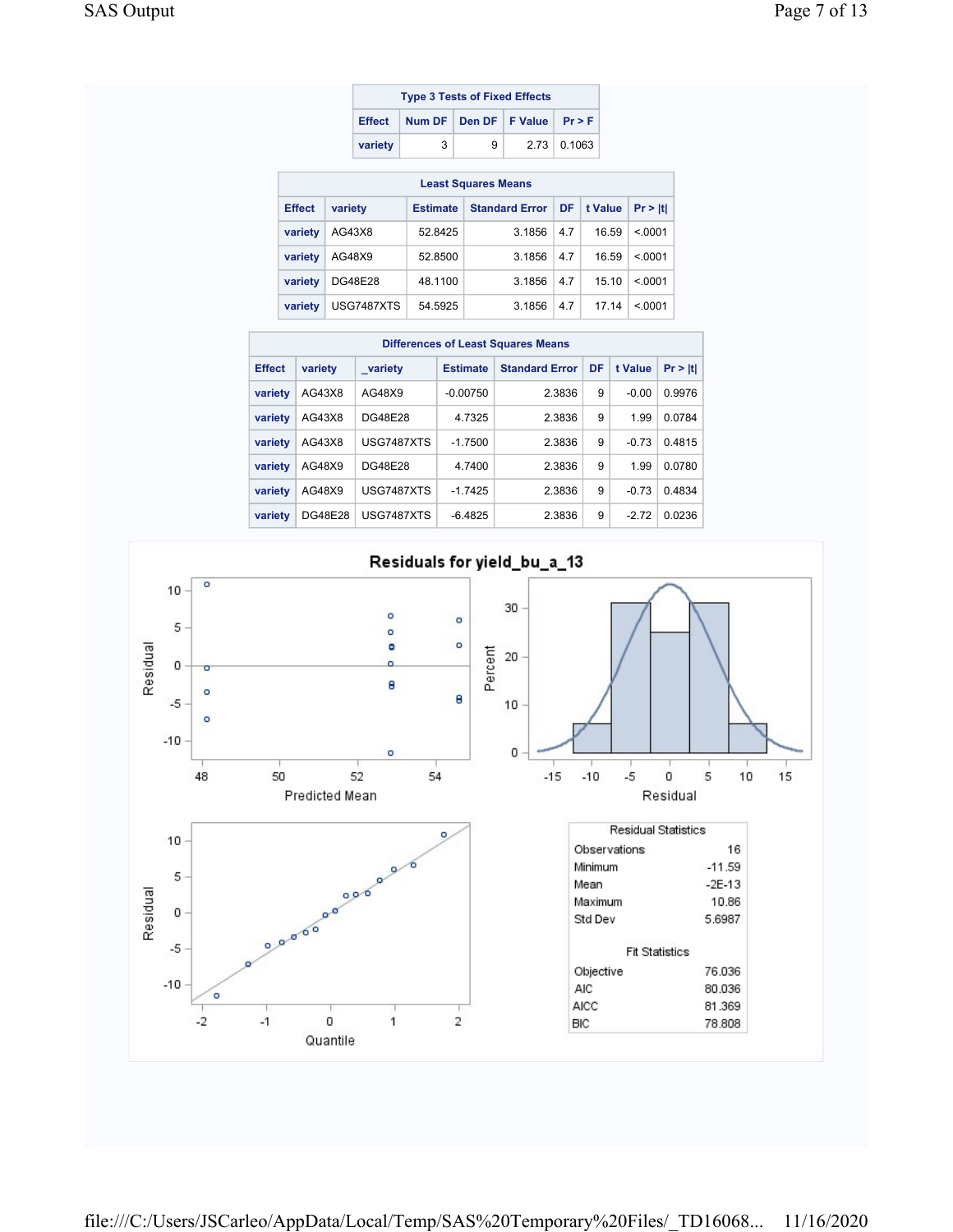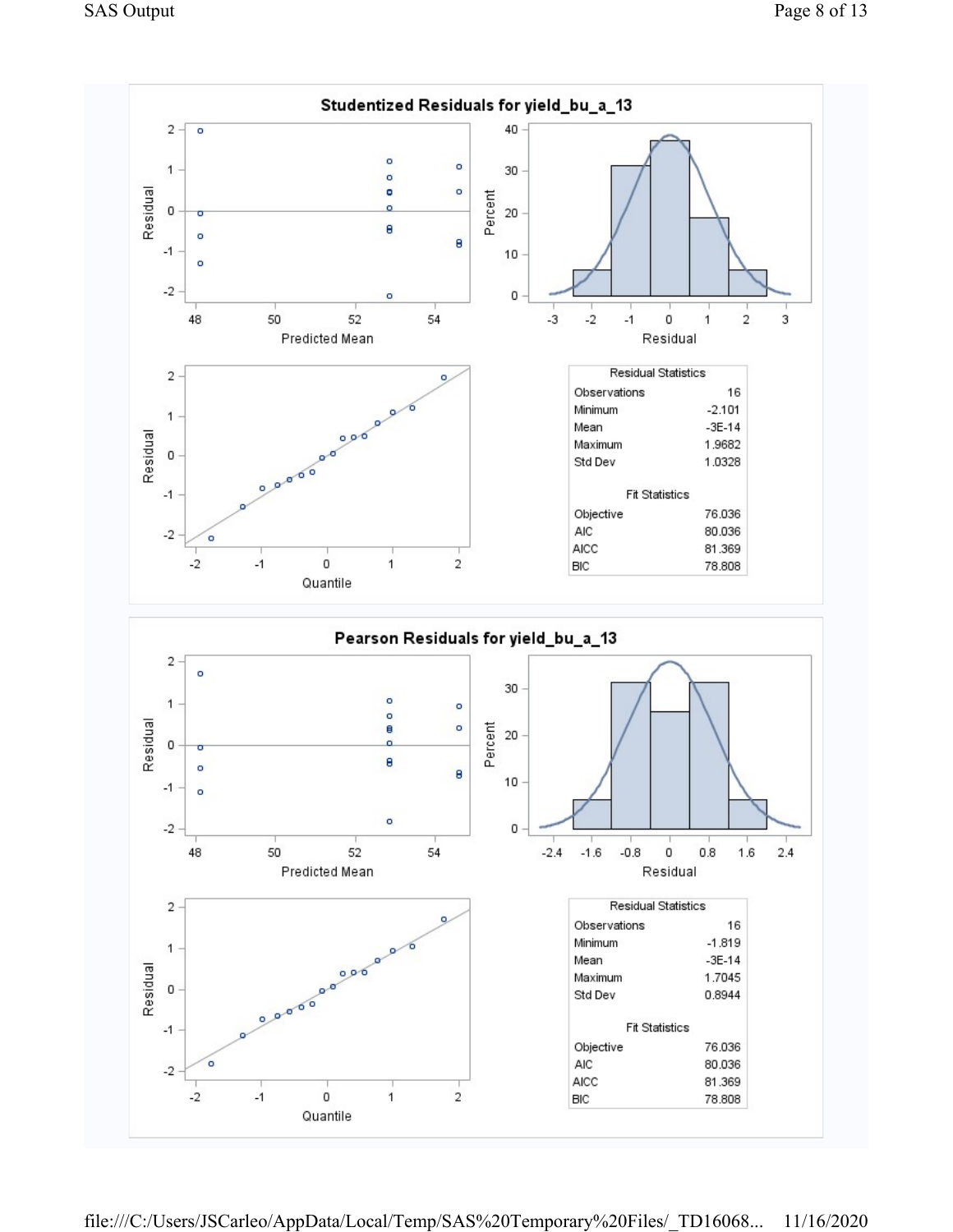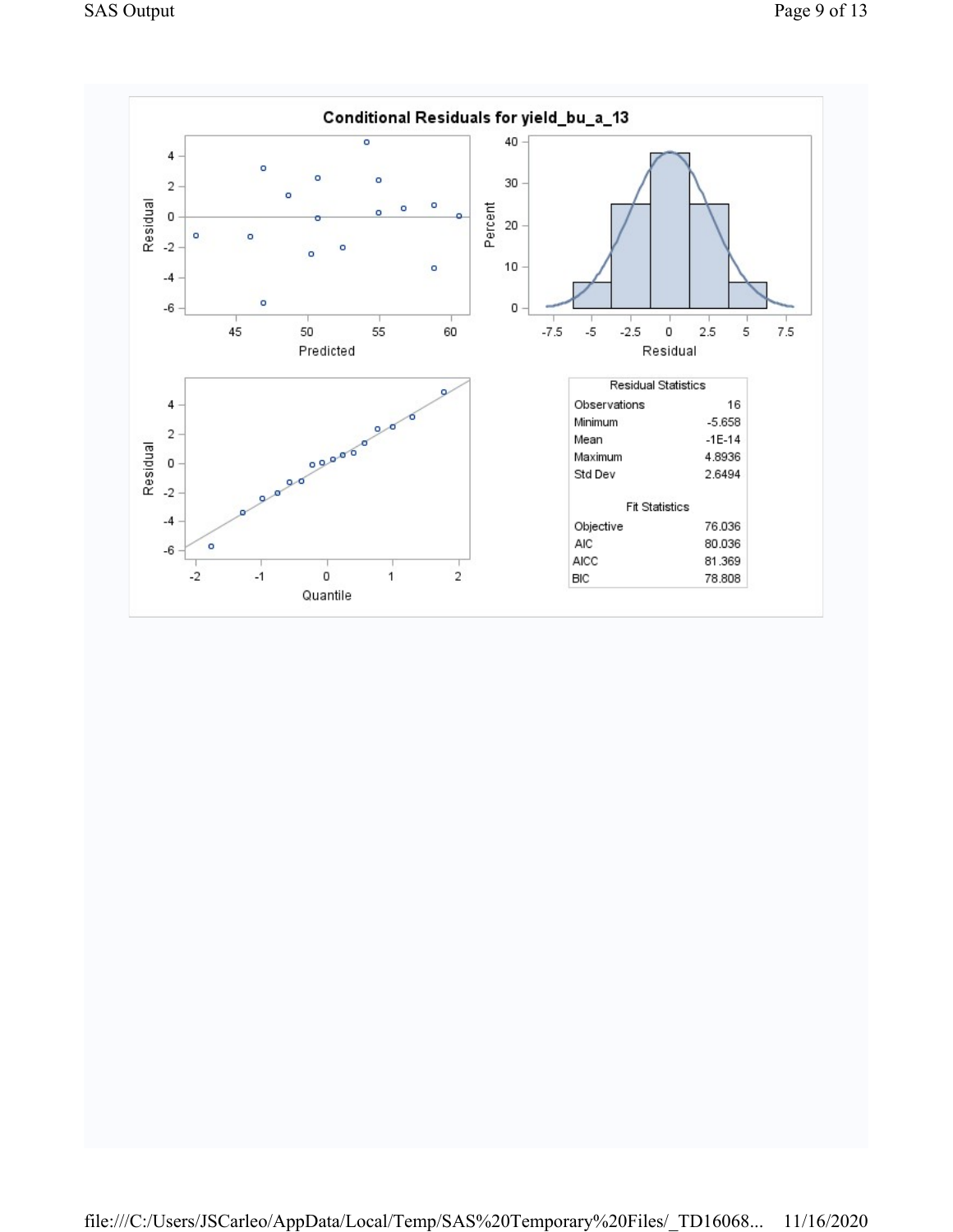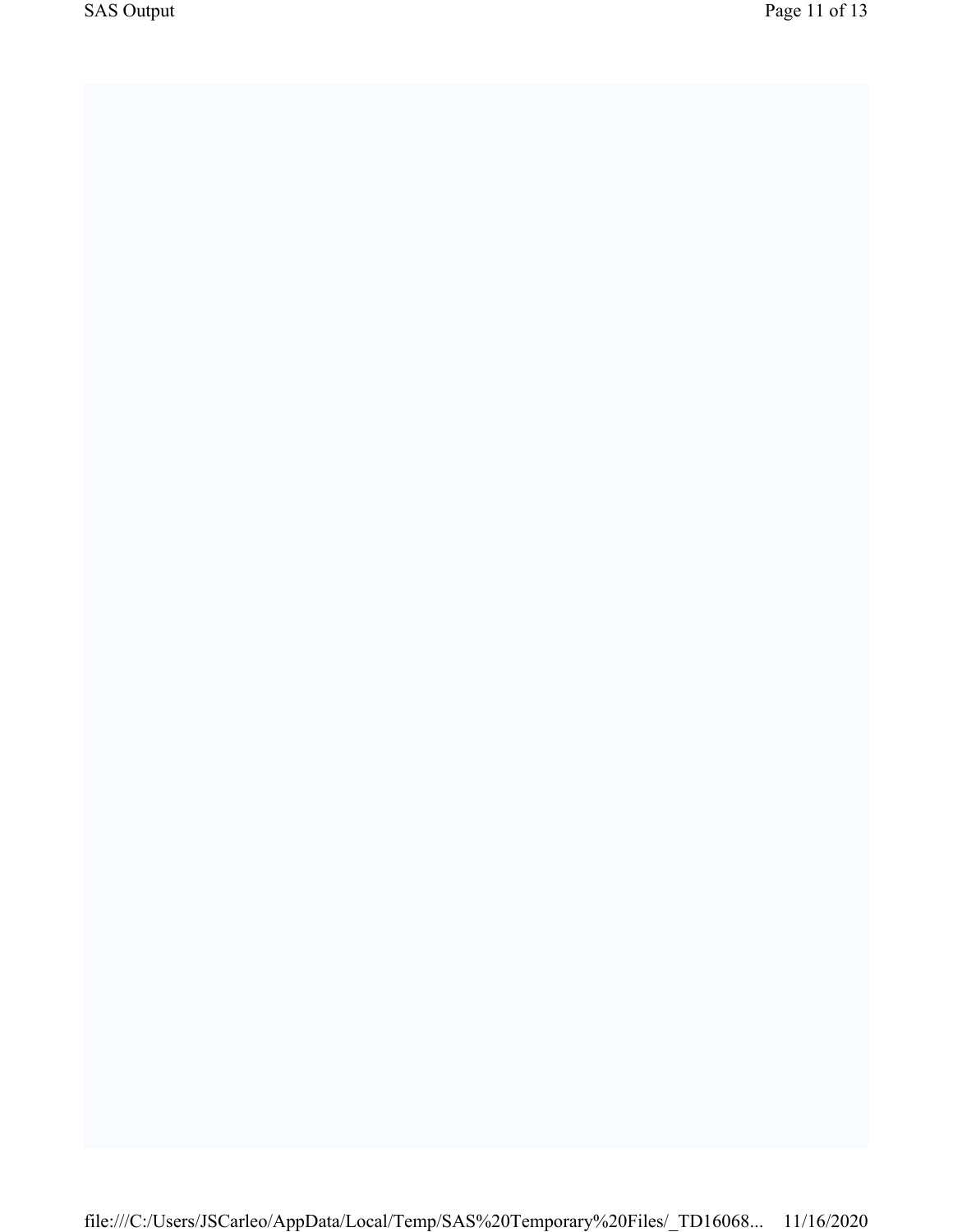### Effect=variety Method=LSD(P<0.05) Set=1

| <b>Obs</b>     | variety    | <b>Estimate</b> | <b>Standard Error</b> | Letter<br><b>Group</b> |
|----------------|------------|-----------------|-----------------------|------------------------|
| 1 <sup>1</sup> | USG7487XTS | 54.5925         | 3.1856                | A                      |
| 2 <sup>1</sup> | AG48X9     | 52.8500         | 3.1856                | AB                     |
| 3              | AG43X8     | 52.8425         | 3.1856                | AB                     |
| 4              | DG48E28    | 48.1100         | 3.1856                | в                      |